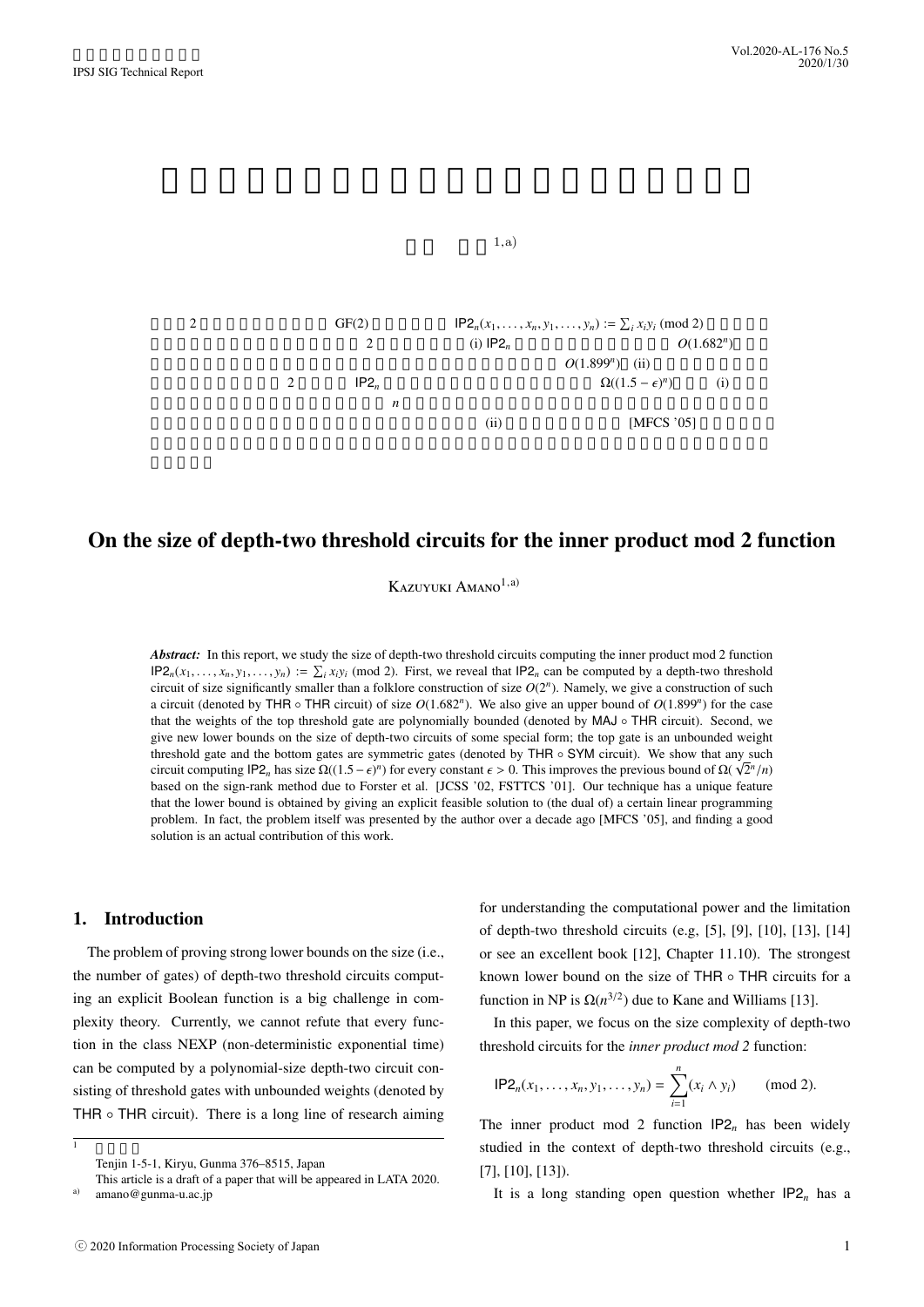| Circuit Type    | Lower Bound                                   | <b>Upper Bound</b>          |  |  |
|-----------------|-----------------------------------------------|-----------------------------|--|--|
| THR o AND       | $2^{n}$ [3]                                   | $2^n$                       |  |  |
| THR o XOR       | $2^{n}$ [4]                                   | $O(2.966^n)$ [2], [19]      |  |  |
| THR o SYM       | $\Omega((1.5-\epsilon)^n)(*)$                 | $2^n$                       |  |  |
| THR o MAJ       | $\Omega((\sqrt{2}^n/\text{poly}(n))[7], [8])$ | $2^n$                       |  |  |
| THR $\circ$ THR | $\Omega(n)$ [17]                              | $O(1.682^n)$ (*)            |  |  |
| $MAJ \circ THR$ | $\Omega(2^{(1/3-\epsilon)n})$ [10]            | $O(1.899^n)$ (*)            |  |  |
|                 | .                                             | $\sim$ $\sim$ $\sim$ $\sim$ |  |  |

1 Known upper and lower bounds on the size of depth-two circuits using threshold gates that computes  $IP2<sub>n</sub>$ . Entries marked with  $(*)$ are shown in this paper. Unmarked results are folklore.

polynomial size depth-two threshold circuit with unbounded weights threshold gates in both layers. If we restrict the weights of threshold gates in one of two layers to be polynomial, then strong lower bounds are known. Let MAJ denote the class of threshold functions whose weights are bounded to be Z ∩ [−poly(*n*), poly(*n*)]. Hajnal et al. [10] proved that every MAJ ∘ THR circuit computing  $IP2_n$  has size  $\Omega(2^{(1/3-\epsilon)n})$  using the discriminator method. An exponential lower bound were also shown by Nisan [16] using a communication complexity argument. Forster et al. [7], [8] proved that every THR  $\circ$  MAJ circuit computing IP2<sub>n</sub> has size  $\Omega(\sqrt{2}^n/\text{poly}(n))$ by lowerbounding the sign-rank of the communication matrix of IP2*n*.

Note that IP2*<sup>n</sup>* has an *O*(*n*) size threshold circuit of *depththree*; in the first layer, we use *n* gates to compute  $x_i \wedge y_i$  for each *i*, and then in the second and third layer, we use  $O(n)$  gates to compute the parity of the outputs of them. If the gates at the bottom layer are restricted to be And, Exclusive-or or Symmetric gates, stronger lower bounds for IP2*<sup>n</sup>* are known (see Table 1). Remark that, in recent years, several results providing the separation between depth-two and depth-three threshold circuits were given for *real-valued* functions (e.g., [6], [18]). However, to the best of our knowledge, the arguments used in these works can not directly be applied for Boolean functions.

#### 1.1 Our contributions

The contribution of this work is twofold.

First, we consider *upper bounds* on the size of depth-two threshold circuits for IP2*n*. Although we know that lower bounds are more preferable, we pursuit upper bounds because we think that the lack of knowledge on good upper bounds for the problem is one of the reasons why we could not obtain a good lower bound.

It is folklore that IP2*<sup>n</sup>* can be computed by a THR◦AND circuit (hence also by a THR◦THR circuit) of size 2*<sup>n</sup>* by applying the inclusion-exclusion formula. Namely,

$$
\mathsf{IP2}_n(x_1,\ldots,x_n,y_1,\ldots,y_n)=\sum_{\emptyset\neq S\subseteq\{1,\ldots,n\}}(-2)^{|S|-1}\prod_{i\in S}x_iy_i.
$$

To the best of our knowledge, no asymptotically better bound has not been published. Note that IP2*<sup>n</sup>* has 2*n* input variables and the construction via the DNF representation of  $IP2<sub>n</sub>$  needs  $~\sim$  3<sup>*n*</sup> gates.

In this work, we show that IP2*<sup>n</sup>* has a depth-two threshold circuit of size significantly smaller than 2*<sup>n</sup>* . Namely, we give an explicit construction of a THR ◦ THR circuit of size *O*(1.682*<sup>n</sup>* ) as well as a MAJ ◦ THR circuit of size *O*(1.899*<sup>n</sup>* ) computing IP2*n*.

The second contribution of this work is to give a new lower bound on the size of depth-two threshold circuits with some special restriction on the bottom gates. A *symmetric gate* is a gate that takes Boolean inputs whose output is depending only on the number of one's in inputs. Let THR ◦ SYM denote depth-two circuits consisting of a threshold gate with unbounded weights at the top and symmetric gates at the bottom.

In [7], Forster established a breakthrough result that the signrank of the  $2^n \times 2^n$  Hadamard matrix is  $\Omega(\sqrt{n})$  $\overline{2}$ <sup>n</sup>). Here the signrank of a matrix  $M = (M_{i,j})$  with nonzero entries is the least rank of a matrix  $A = (A_{i,j})$  with  $M_{i,j}A_{i,j} > 0$  for all *i* and *j*. By combining this result and a simple fact that the communication matrix of any symmetric function has rank at most  $n+1$ , Forster et al. [8] established an  $\Omega($ √  $\sqrt{2}$ <sup>*n*</sup>/*n*) lower bound on the size of THR ◦ SYM circuits for IP2*n*.

In this paper, we improve their bound to  $\Omega((1.5 - \epsilon)^n)$ . Although the improvement is somewhat limited, our method has a unique feature; the lower bound is obtained by giving an explicit feasible solution to a certain linear programming problem.

Over a decade ago, building on the work of Basu et al. [3], the author developed an LP-based method to obtain a lower bound on the size of THR  $\circ$  SYM circuits for  $IP2_n$  [1]. In [1], we showed that the problem of obtaining a lower bound on the size of such circuits can be reduced to the problem of solving a certain linear programming problem. Then we solved an obtained linear programming problem over  $2^{16}$  variables using an LP solver to establish a lower bound of  $\Omega(1.3638^n)$  on the size of THR ◦ SYM circuits for IP2*n*. However, the problem of determining a highest lower bound that can be obtained by our LP-based method was left as an open problem in [1].

In this work, we show that this limit is in fact  $\Omega((1.5 - \epsilon)^n)$ , surpassing the  $\Omega$ √  $\sqrt{2}$ <sup>*n*</sup>/*n*) bounds obtained by the sign-rank method. We achieve this by giving an explicit feasible solution to the *dual* of the linear programming problem presented in [1] and estimating the value of the objective function. Showing this is an actual contribution of the second part of this work.

The rest of the paper is organized as follows. In Section 2, we introduce some notations. In Section 3, we give new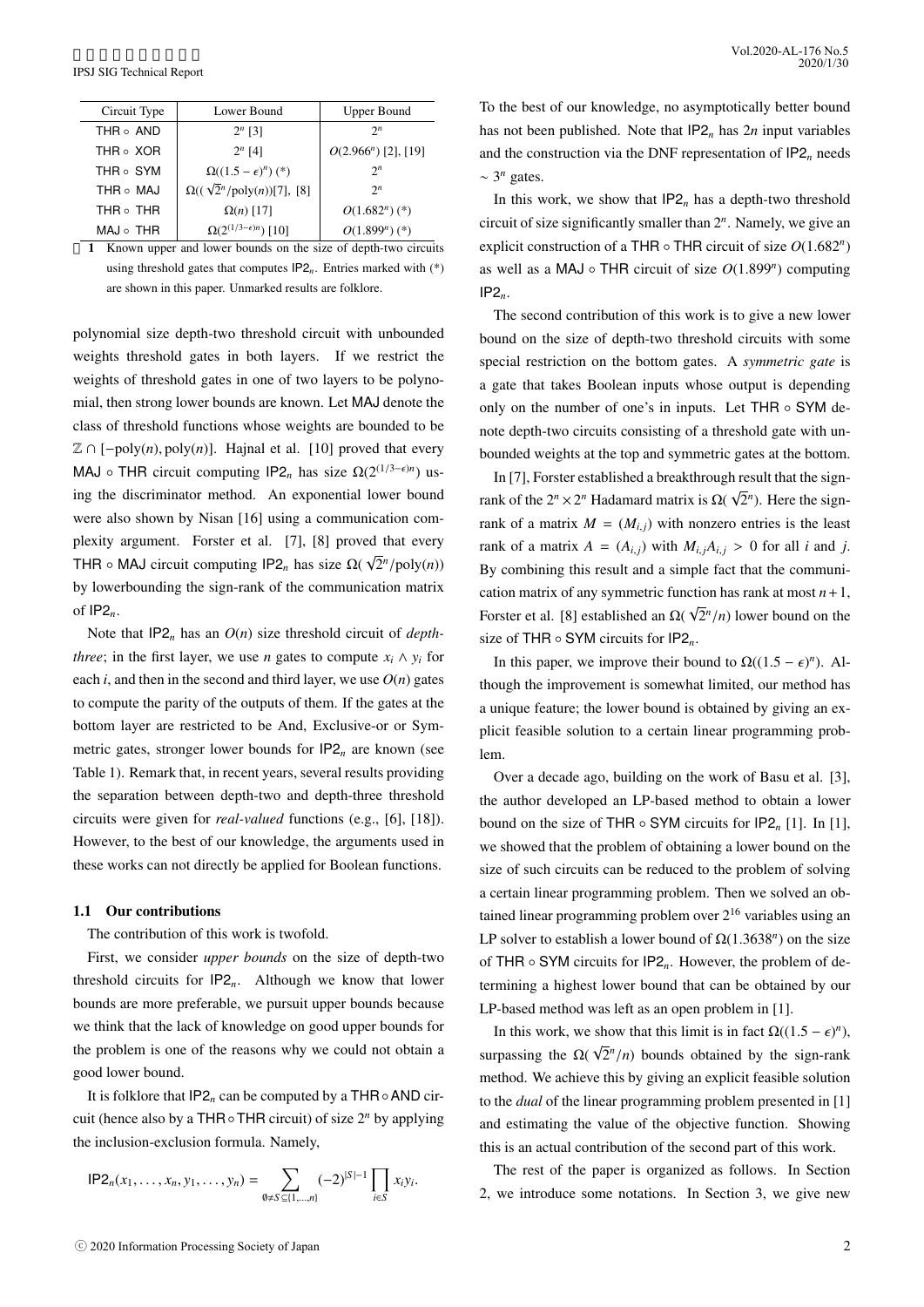upper bounds on the size of depth-two threshold circuits for IP2*n*. Then in Section 4, we review an LP-based lower bounds method presented in our previous work [1], and establish a new lower bound on the size of THR ◦ SYM circuits for IP2*n*.

# 2. Preliminaries

For an integer  $n \geq 1$ ,  $[n]$  denotes the set  $\{1, 2, \ldots, n\}$ . The *inner product mod 2 function* IP2*<sup>n</sup>* is a Boolean function over 2*n* variables defined by

$$
\mathsf{IP2}_n(x_1,\ldots,x_n,y_1,\ldots,y_n)=\sum_{i=1}^n(x_i\wedge y_i)\qquad \text{(mod 2)}.
$$

For a Boolean predicate *P*, let  $\llbracket P \rrbracket$  denote the Iverson bracket function defined as  $\llbracket P \rrbracket = 1$  if *P* is true and  $\llbracket P \rrbracket = 0$  if *P* is false.

Let  $x_1, \ldots, x_n \in \{0, 1\}$  be Boolean variables. A *linear threshold function* is a Boolean function of the form

 $\llbracket w_1 x_1 + \cdots + w_n x_n \geq t \rrbracket$ ,

for some  $w_1, \ldots, w_n, t \in \mathbb{R}$ . Similarly, an *exact threshold function* is a Boolean function of the form

$$
[\![w_1x_1+\cdots+w_nx_n=t]\!].
$$

We call  $w_1, \ldots, w_n$  the *weights* and *t* the *threshold*. It is well known that, without loss of generality, we can assume that the weights and the threshold are integers of absolute value  $2^{O(n \log n)}$  [15]. Hence, hereafter, we assume that the weights and the threshold are all integers. A gate that computes a linear threshold function is called a *threshold gate*. The class of all linear threshold functions (exact threshold functions, respectively) is denoted by THR (ETHR, respectively).

As usual, a depth-two circuit such that the top gate computes a function in C, and every bottom gate computes a function in D is called a C◦D *circuit*. For example, a THR ◦ THR circuit is a depth-two circuit with threshold gates of unbounded weights in both layers. The *size* of a depth-two circuit is defined to be the number of gates in the bottom layer. The *size complexity* of a Boolean function *f* for C ◦ D circuits is the minimum size of a C ◦ D circuit computing *f* .

A *majority gate* is a gate computing a linear threshold function with additional restriction that  $w_i \in \{-1, 1\}$  for all *i*. Here the threshold *t* can be an arbitrary value, i.e., is not restricted to be the half of the number of input variables. The class of functions computed by a majority gate is denoted by MAJ. In our definition, a majority gate is allowed to read a variable multiple times. For example, we can say that the function

$$
[\![x_1 - 2x_2 + 3x_3 \ge 2]\!]
$$

is computed by a majority gate of fan-in  $1+2+3=6$ . Remark

A function  $f : \{0, 1\}^n \to \mathbb{R}$  is called *symmetric* if the value of *f* depends only on the number of ones in the input. A gate that computes a symmetric function is called a *symmetric gate* and the class of all symmetric functions is denoted by SYM. Note that a symmetric gate is usually defined as a Boolean gate, i.e., it outputs a binary value. In this paper, we extend the domain from  $\{0, 1\}$  to  $\mathbb R$ . By this extension, the set of symmetric functions turns out to be closed under linear combinations. This property is useful when we view a threshold-of-symmetric circuit as (the sign of) a real polynomial (see Section 4.1). Note also that a symmetric gate can simulate all of AND, OR, the modulo gate. It can also simulate a restrict version of the majority gate where the gate reads each variable at most once and all the weights are restricted to be 1.

# 3. Upper Bounds

In this section, we give upper bounds on the size of depthtwo threshold circuits for  $IP2_n$ , which is significantly smaller than a folklore bound of  $O(2^n)$ .

We begin with two simple lemmas about exact threshold functions. Both lemmas were appeared in [11].

Lemma 1 [11] Suppose that a Boolean function *f* can be computed by a THR ◦ ETHR circuit of size *s*. Then, *f* can be computed by a THR◦THR circuit of size at most 2*s*. The same relationship holds for MAJ ◦ ETHR and MAJ ◦ THR circuits.

Lemma 2 [11] The AND of an arbitrary number of exact threshold functions is also an exact threshold function. In other words, the class of exact threshold functions is closed under the AND operation.

Before stating our upper bounds, we describe an idea of our construction. Consider the function  $IP2_2(x_1, x_2, y_1, y_2)$ . Define two exact threshold functions  $g_1$  and  $g_2$  as follows.

$$
g_1(x_1, x_2, y_1, y_2) = [[x_1 + x_2 + y_1 + y_2 = 1]],
$$
  

$$
g_2(x_1, x_2, y_1, y_2) = [[x_1 - x_2 + y_1 - y_2 = 0]].
$$

It is easy to verify that

$$
IP22(x1, x2, y1, y2)
$$
  
= sgn(2 · g<sub>1</sub>(x<sub>1</sub>, x<sub>2</sub>, y<sub>1</sub>, y<sub>2</sub>) + 2 · g<sub>2</sub>(x<sub>1</sub>, x<sub>2</sub>, y<sub>1</sub>, y<sub>2</sub>) – 1),

where  $sgn(v)$  is defined to be 0 if  $v > 0$  and is 1 if  $v < 0$ .

Then, when *n* is even,  $IP2_n(x_1, \ldots, x_n, y_1, \ldots, y_n)$  is given by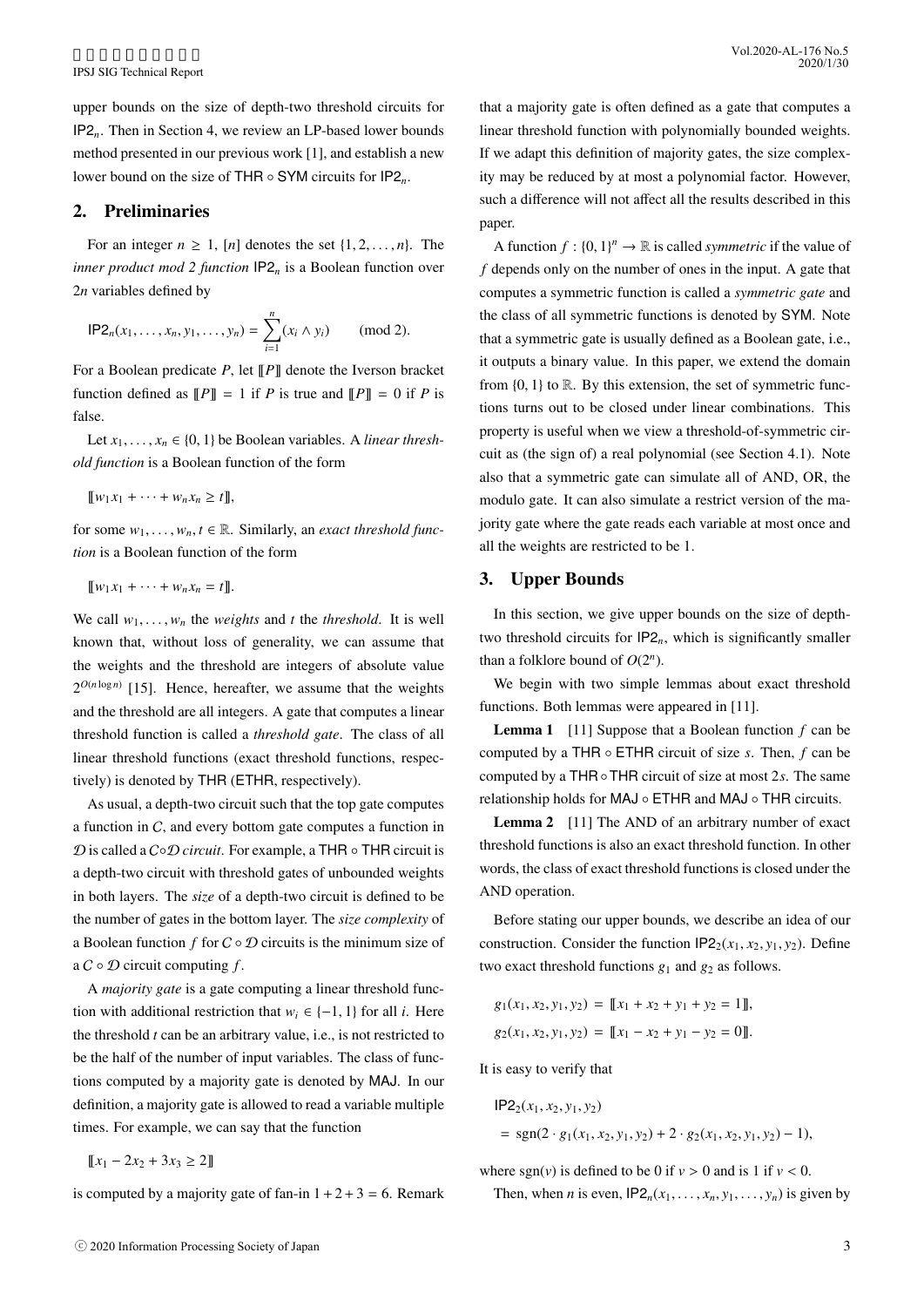$$
sgn\bigg(\prod_{i\in[\frac{n}{2}]}(2\cdot g_1(x_{2i-1}, x_{2i}, y_{2i-1}, y_{2i}) + 2\cdot g_2(x_{2i-1}, x_{2i}, y_{2i-1}, y_{2i}) - 1)\bigg).
$$
\n(1)

By expanding the product in Eq. (1), we can obtain a polynomial of  $3^{n/2}$  terms in which each term is an AND of exact threshold functions. By Lemma 2, we can express each term by a single ETHR gate. Therefore, we have a THR ◦ ETHR circuit of size  $O(3^{n/2}) = O(1.733^n)$  for  $IP2_n$ , and also have a THR ∘ THR circuit of the same order by Lemma 1.

It is natural to expect that we can obtain a better bound by considering  $IP2_k$  for  $k > 2$  as a base case. These ideas can be summarized as the following theorem.

**Theorem 3** Let *k* be a positive integer. We write  $x =$  $(x_1, \ldots, x_k) \in \{0, 1\}^k$  and  $y = (y_1, \ldots, y_k) \in \{0, 1\}^k$ . Suppose that  $IP2_k$  can be represented by the sign of the linear combination of  $\ell$  exact threshold functions where all weights are integers, i.e.,

$$
\mathsf{IP2}_k(x,y)=\mathrm{sgn}\left(\sum_{i\in[\ell]}w_iC_i(x,y)\right),\,
$$

where  $w_i \in \mathbb{Z}$  and  $C_i \in \text{ETHR}$  for  $i \in [\ell]$ . Then,

- (1) The size complexity of  $IP2<sub>n</sub>$  for THR  $\circ$  ETHR circuits as well as THR  $\circ$  THR circuits is  $O((\ell^{1/k})^n)$ ,
- ( 2 ) The size complexity of IP2*<sup>n</sup>* for MAJ THR circuits is  $O((\sum_{i \in [\ell]} |w_i|)^{n/k}).$

Proof (sketch) First, observe that  $IP2<sub>n</sub>$  is just a PARITY of  $n/k$  copies of IP2<sub>k</sub>. Replace each IP2<sub>k</sub> with a constructed  $\ell$ -gate THR◦ETHR circuit. The PARITY of *n*/*k* THR of ℓ ETHRs can be written as the sign of the *product* of  $n/k$  sums of  $\ell$  ETHRs. Applying distributivity to the product of sums, we get a sum of  $\ell^{n/k}$  products of ETHRs. But the product of a bunch of ETHRs can be written as one ETHR, so we get a THR of  $\ell^{n/k}$  ETHRs, completing the proof of Statement 1. The proof for Statement 2 is similar.  $\Box$ 

With the aid of computers, we found a formula of length 8 for  $IP2<sub>4</sub>$  as well as a formula of total weight 13 for  $IP2<sub>4</sub>$  that lead us to the following theorems.

**Theorem 4** The size complexity of  $IP2<sub>n</sub>$  for THR  $\circ$  ETHR circuits (and also for THR  $\circ$  THR circuits) is  $O(8^{n/4})$  = *O*(1.682*<sup>n</sup>* ).

**Theorem 5** The size complexity of  $IP2<sub>n</sub>$  for MAJ  $\circ$  THR circuits is  $O(13^{n/4}) = O(1.899^n)$ .

Proof of Theorem 4. Let  $\{x_1, \ldots, x_4, y_1, \ldots, y_4\}$  denote the input variables for  $IP2_4$ . For  $i \in [4]$ , we write  $z_i := x_i + y_i$ . We introduce the following seven exact threshold functions and write them as  $g_1, \ldots, g_7$ .

$$
[[-z1 + z2 + z3 + z4 = 1]], \t [z1 - z2 + z3 + z4 = 1],\t [z1 + z2 - z3 + z4 = 1], \t [z1 + z2 + z3 - z4 = 1],\t [z1 - z2 - z3 + z4 = 0], \t [z1 - z2 + z3 - z4 = 0],\t [z1 + z2 - z3 - z4 = 0].
$$

It is elementary to verify that

$$
\mathsf{IP2}_4(x_1,\ldots,x_4,y_1,\ldots,y_4)=\mathrm{sgn}\Biggl(-3+2\sum_{i\in[7]}g_i(z_1,z_2,z_3,z_4)\Biggr).
$$

introduce the following twelve exact threshold functions and

This gives a desired bound by Theorem 3.  $□$ 

Proof of Theorem 5. Let  $\{x_1, \ldots, x_4, y_1, \ldots, y_4\}$  denote the input variables for  $IP2_4$ . For  $i \in [4]$ , we write  $z_i := x_i + y_i$ . We

write them as 
$$
g_1, \ldots, g_{12}
$$
.  
\n[ $3z_1 - 3z_2 + 2z_3 + 4z_4 = 8$ ],  
\n[ $3z_1 - 3z_2 + 4z_3 + 2z_4 = 8$ ],  
\n[- $3z_1 + 3z_2 + 2z_3 + 4z_4 = 8$ ],  
\n[- $3z_1 + 3z_2 + 4z_3 + 2z_4 = 8$ ],  
\n[ $2z_1 + 4z_2 + 3z_3 - 3z_4 = 8$ ],  
\n[ $4z_1 + 2z_2 + 3z_3 - 3z_4 = 8$ ],  
\n[ $2z_1 + 4z_2 - 3z_3 + 3z_4 = 8$ ],  
\n[ $4z_1 + 2z_2 - 3z_3 + 3z_4 = 8$ ],  
\n[ $3z_1 + 3z_2 + 2z_3 + 4z_4 = 11$ ],  
\n[ $3z_1 + 3z_2 + 4z_3 + 2z_4 = 11$ ],  
\n[ $2z_1 + 4z_2 + 3z_3 + 3z_4 = 11$ ],  
\n[ $4z_1 + 2z_2 + 3z_3 + 3z_4 = 11$ ].

It is elementary to verify that

$$
\mathsf{IP2}_4(x_1,\ldots,x_4,y_1,\ldots,y_4)=\mathrm{sgn}\Biggl(-1+\sum_{i\in[12]}g_i(z_1,z_2,z_3,z_4)\Biggr).
$$

This gives a desired bound by Theorem 3.  $□$ 

It is plausible that our bounds can further be improved by considering  $IP2_k$  for  $k \geq 5$  as a base case. We remark that, for the case of MAJ ∘ THR circuits, the following argument says that there is a barrier at *O*( √  $\overline{2}^n$ ): The proof of Theorem 5 actually gives a construction of MAJ ◦ ETHR circuits for IP2*n*. By applying the "discriminator lemma" developed in [10] carefully, we can prove an  $\Omega(2^{(1/2-\epsilon)n})$  lower bound on the size complexity of IP2*<sup>n</sup>* for MAJ ◦ ETHR circuits. Currently, we do not know such a barrier for THR ◦ THR circuits.

# 4. Lower Bounds for THR ∘ SYM Circuits

In this section, we show  $\Omega((1.5 - \epsilon)^n)$  lower bounds on the size of depth-two circuits for  $IP2<sub>n</sub>$  where the top gate is a threshold gate and the bottom gates are symmetric gates. In Section 4.1, we review our LP-based method presented in our previous work [1], and then we establish the lower bound in Section 4.2.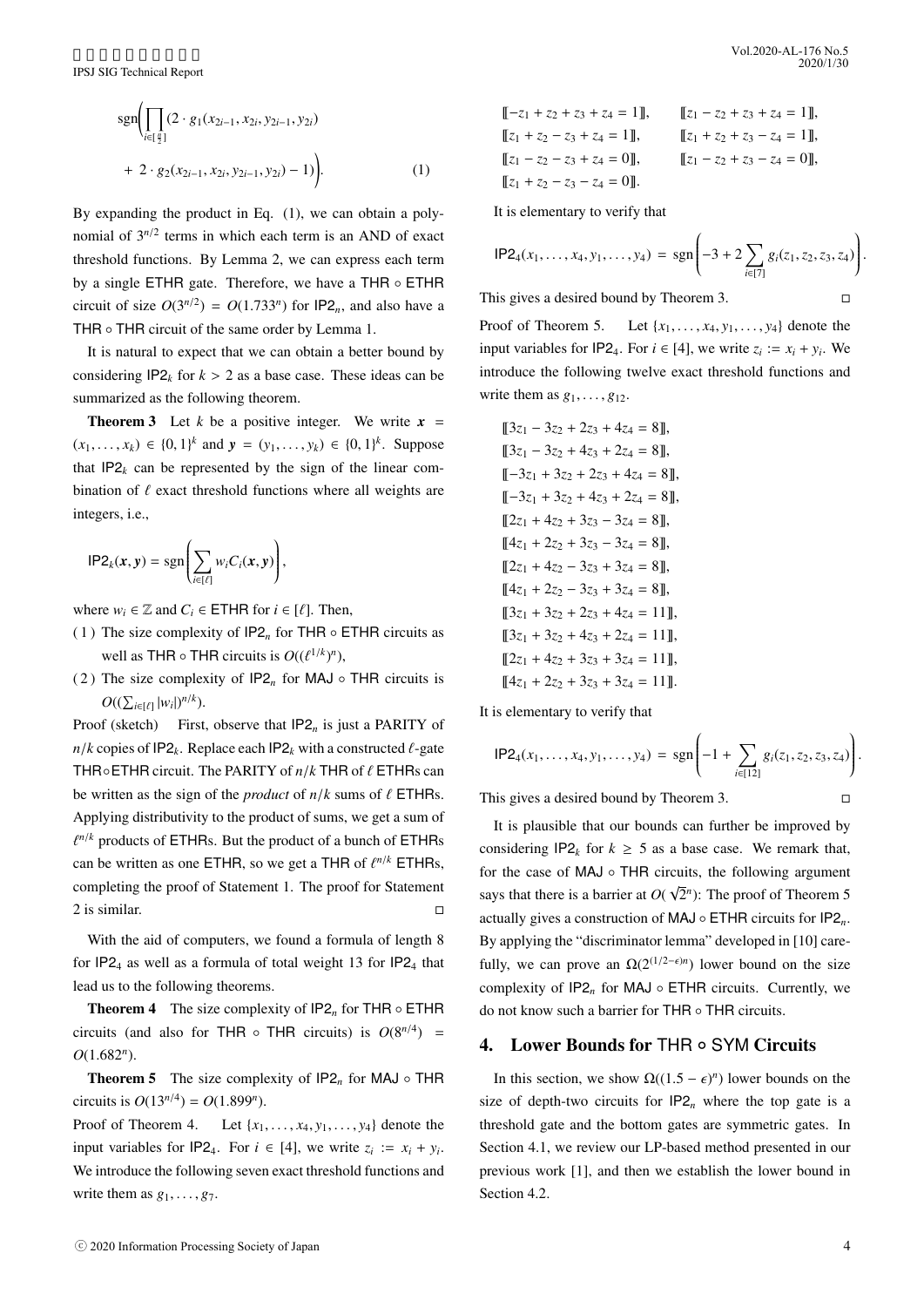Throughout this section, we label the input variables of IP2*<sup>n</sup>* as  $\{x_1, \ldots, x_{2n}\}\$  and define  $IP2_n(x_1, \ldots, x_{2n}) := \sum_{i \in [n]} x_{2i-1}x_{2i}$ (mod 2). This indexing is different from the one used in the previous section, but will be convenient for a later discussion.

### 4.1 LP-Based Method for Lower Bounds on Circuit Size

As defined before, we call a depth-two circuit with unbounded weights threshold gate at the top and symmetric gates at the bottom as a THR ◦ SYM circuit. For a Boolean function *f*, the size complexity of  $IP2<sub>n</sub>$  for THR  $\circ$  SYM circuits is simply denoted by  $s(f)$ . Throughout of this section, we treat a THR ∘ SYM circuit as the sign of a real polynomial.

**Definition 6** We say that a real polynomial  $P(x_1, \ldots, x_n)$ *sign represents* a Boolean function *f* on *n* variables if, for every  $(x_1, ..., x_n) \in \{0, 1\}^n$ ,

$$
f(x_1, \ldots, x_n) = 0 \implies P(x_1, \ldots, x_n) > 0,
$$
\n
$$
f(x_1, \ldots, x_n) = 1 \implies P(x_1, \ldots, x_n) < 0. \qquad \Box
$$

We consider a polynomial  $P: \{0, 1\}^X \to \mathbb{R}$ 

$$
P(X) = \sum_{S \subseteq X} w_S h_S(X), \tag{2}
$$

where  $w_S \in \mathbb{R}$  and  $h_S$  is a symmetric function over the set of variables *S*. The *support* of *P* is defined by  $supp(P) := \{S \subseteq$  $X \mid w_S \neq 0$ . Obviously,  $s(f)$  is equal to the minimum size of the support of a polynomial *P* of the form (2) that sign represents *f* .

A point of our method is to define the parameter  $z_k$ , which gives a lower bound on  $s(f)$ , by introducing a certain linear programming problem.

Recall that the input variables of  $IP2_n$  is  $X := \{x_1, \ldots, x_{2n}\}.$ 

Let  $z_0 = z_1 = 1$ . For  $k \ge 2$ , the parameter  $z_k$  is defined inductively (on  $k$ ) such that  $z_k$  is the minimum value of the objective function of the following linear programming problem. Let  $X_k = \{x_1, x_2, \ldots, x_{2k}\}\)$  be the first 2*k* variables of *X*. The program has  $2^{2k}$  real-valued variables  $\{q_T\}_{T \subseteq X_k}$  and  $2k + 4\binom{k}{2}$ constraints.

Minimize:  

$$
\sum_{T \subset X_k} q_T,
$$

Subject to:

(3)  
\n
$$
\sum_{T:v\in T} q_T \ge z_{k-1} \qquad (v \in X_k),
$$
\n
$$
\sum_{T:|\{u,v\}\cap T|=1} q_T \ge z_{k-2} \quad \left(\begin{array}{c} i,j \in [k], i \neq j \\ u \in \{x_{2i-1}, x_{2i}\}, v \in \{x_{2j-1}, x_{2j}\} \end{array}\right),
$$
\n
$$
q_T \ge 0 \qquad (T \subseteq X_k).
$$
\n(3)

The key observation is the following.

Fact 7 ([1]) Suppose that  $k \geq 2$ . Let  $z_{k-1}$  and  $z_{k-2}$  be real numbers such that  $s(\text{IP2}_n) \ge z_{k-1} \cdot s(\text{IP2}_{n-(k-1)})$  and *s*(IP2<sub>*n*</sub>) ≥ *z*<sub>*k*−2</sub> · *s*(IP2<sub>*n*−(*k*−2)) for every *n*. Let *z<sub>k</sub>* be the min-</sub> imum value of the objective function of the LP problem (3). Then *s*( $IP2_n$ ) ≥ *z*<sub>*k*</sub> · ( $IP2_{n-k}$ )

The following corollary is immediate from Fact 7.

**Corollary 8** ([1]) For every  $k \ge 1$ ,  $s(\text{IP2}_n) \ge (z_k^{1/k})^n$  $\Box$ In the following, we give a sketch of the proof of Fact 7 for completeness.

Let  $f : \{0, 1\}^X \to \mathbb{R}$  be a real function and  $\rho : X \to \{0, 1, *\}$ be a partial assignment to *X*. Let  $res(\rho)$  denote the set of variables that assigned a constant by  $\rho$ , i.e.,  $res(\rho) := \{v \in X \mid$  $\rho(v) \neq *$ . The restriction of *f* by  $\rho$ , denoted by  $f|_{\rho}$ , is the function obtained by setting  $x_i$  to  $\rho(x_i)$  if  $x_i \in \text{res}(\rho)$  and leaving  $x_i$ as a variable otherwise.

The restriction of a polynomial *P* of the form (2), denoted by  $P|_{\rho}$ , is defined similarly. First, replace each  $h_S$  in P by  $h_s|_{\rho}$ , which is a symmetric function over the set of variables *S* − res( $\rho$ ). Then, if there are two (or more) functions  $h_{S_1}|_{\rho}$  and  $h_{S_2}|_{\rho}$  such that  $S_1 \res(\rho) = S_2 \res(\rho)$ , then they are merged into a single symmetric function. This is possible by the fact that the linear combination of two (or more) symmetric functions over the same set of variables is also a symmetric function.

For a polynomial *P* of the form (2), we decompose *P* into  $P_T$ 's for  $T \subseteq X_k$  in such a way that

$$
P_T(X):=\sum_{\substack{S\text{~supp}(P)\\ S\cap X_k=T}}w_Sh_S(X).
$$

Let  $\tilde{q}_T$  be the number of terms in  $P_T$ . Note that

$$
P(X) = \sum_{T \subseteq X_k} P_T(X),
$$

and

$$
|\text{supp}(P)| = \sum_{T \subseteq X_k} \tilde{q}_T.
$$

We use the following fact that is easy to verify but useful.

Fact 9 ([1]) Let  $\rho_1$  and  $\rho_2$  be two partial assignments such that  $res(\rho_1) = res(\rho_2)$ . Then,  $\sum_{v \in T \cap res(\rho_1)} \rho_1(v) =$  $\sum_{v \in T \cap \text{res}(\rho_2)} \rho_2(v)$  implies  $P_T|_{\rho_1} - P_T|_{\rho_2} \equiv 0.$ Proof of Fact 7 (sketch) Suppose that a polynomial P of the form (2) sign-represents IP2*n*. In what follows, we consider two types of pairs of partial assignments.

**Type 1** Choose  $i \in [k]$  and then choose  $u \in \{x_{2i-1}, x_{2i}\}$ . The unchosen variable in  $\{x_{2i-1}, x_{2i}\}$  is denoted by *v*. Let  $\rho_1$  and  $\rho_2$  be two partial assignments such that res( $\rho_1$ ) = res( $\rho_2$ ) =  ${x_{2i-1}, x_{2i}}$ ,  $(\rho_1(v), \rho_1(u)) = (0, 1)$  and  $(\rho_2(v), \rho_2(u)) = (1, 1)$ .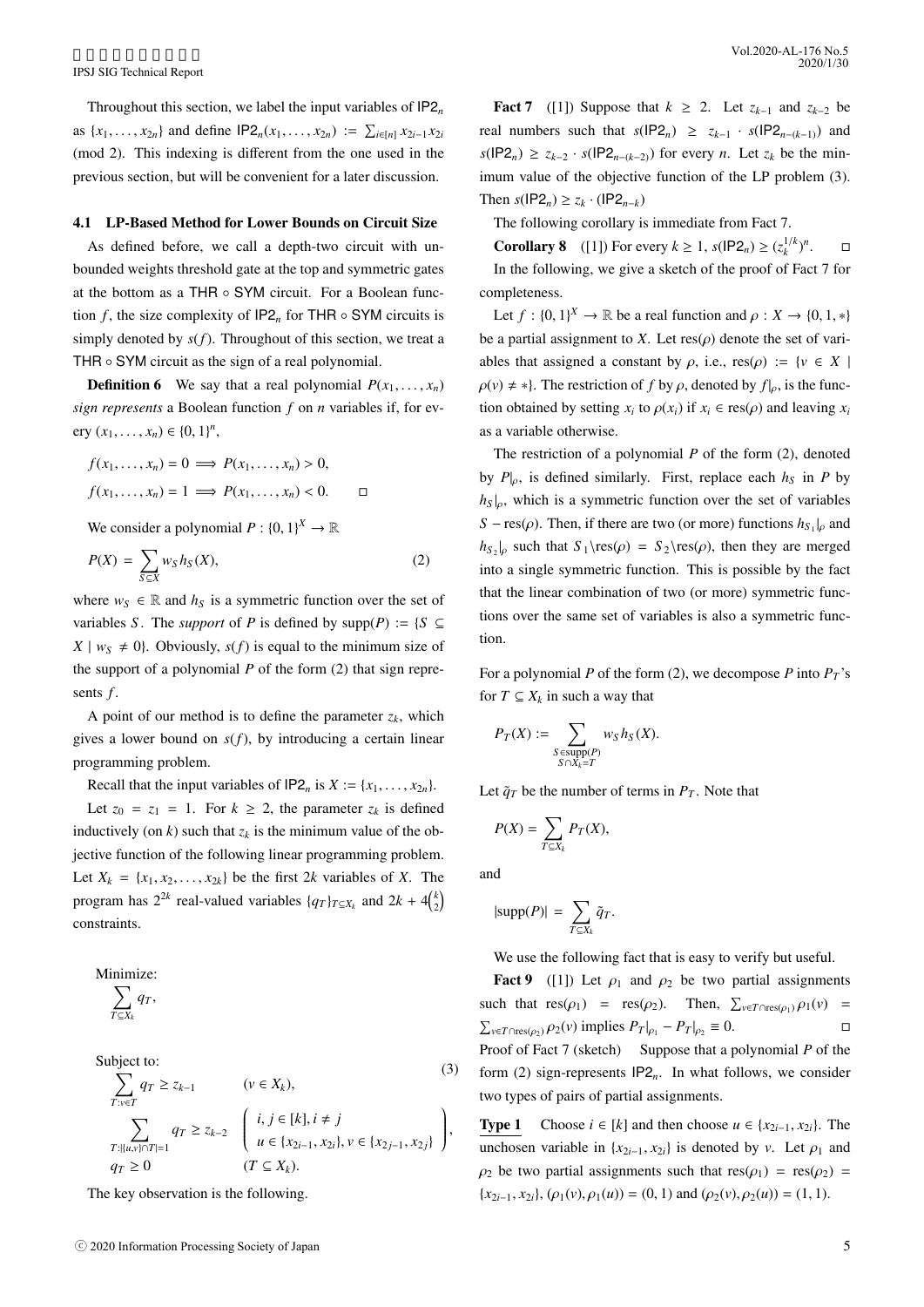A key observation is that for every such pair of partial assignments  $(\rho_1, \rho_2)$ , we have  $IP2_n|_{\rho_1} \equiv IP2_{n-1}$  and  $IP2_n|_{\rho_2} \equiv \overline{IP2_{n-1}}$ . This implies that the polynomial  $P|_{\rho_1} - P|_{\rho_2}$  sign represents IP2<sub>*n*−1</sub>. Fact 9 says that  $P_T|_{\rho_1} - P_T|_{\rho_2}$  is vanished if *v* ∉ *T*. Hence, we have

$$
\sum_{T: v \in T} \tilde{q}_T \ge |\text{supp}(P|_{\rho_1} - P|_{\rho_2})|
$$
\n
$$
\ge s(|P2_{n-1})
$$
\n
$$
\ge z_{k-1} \cdot s(|P2_{n-k}), \tag{4}
$$

where the last inequality follows from the assumption in the statement of Fact 7. Let  $q_T := \tilde{q}_T / s(\text{IP2}_{n-k})$  for  $T \subseteq X_k$ . By dividing both side of (4) by  $s(IP2_{n-k})$ , we have

$$
\sum_{T:v\in T} q_T \ge z_{k-1},
$$

which is the first constraint in the LP problem (3).

We also consider another type of partial assignments.

**Type 2** Choose *i*,  $j \in [k]$  such that  $i \neq j$ , and then choose  $v \in \{x_{2i-1}, x_{2i}\}$  and  $u \in \{x_{2j-1}, x_{2j}\}$ . Let  $v'$  and  $u'$ be the unchosen variables in  $\{x_{2i-1}, x_{2i}\}$  and  $\{x_{2i-1}, x_{2i}\}$ , respectively. Let  $\rho_1$  and  $\rho_2$  be two partial assignments such that  $res(\rho_1) = res(\rho_2) = \{x_{2i-1}, x_{2i}, x_{2j-1}, x_{2j}\}, (\rho_1(v), \rho_1(v'),$  $\rho_1(u), \rho_1(u')$  = (0, 1, 1, 0) and  $(\rho_2(v), \rho_2(v'), \rho_2(u), \rho_2(u'))$  =  $(1, 1, 0, 0).$ 

Similar to the case of Type 1, we have  $IP2_n|_{p_1} \equiv IP2_{n-2}$  and  $IP2_n|_{p_2} \equiv IP2_{n-2}$ , and hence  $P|_{p_1} - P|_{p_2}$  sign represents  $IP2_{n-2}$ . In addition,  $P_T|_{\rho_1} - P_T|_{\rho_2}$  is vanished if  $|T \cap \{u, v\}|$  is zero or two. Hence, we have

$$
\sum_{T: |u,v\rangle \cap T|=1} \tilde{q}_T \ge |\text{supp}(P|_{\rho_1} - P|_{\rho_2})|
$$
\n
$$
\ge s(|P2_{n-2})
$$
\n
$$
\ge z_{k-2} \cdot s(|P2_{n-k}), \tag{5}
$$

where the last inequality follows from the assumption of the statement in Fact 7. This inequality is equivalent to

$$
\sum_{T: |\{u,v\} \cap T|=1} q_T \ge z_{k-2},
$$

which is the second constraint in the LP problem (3).

If *P* is an optimal polynomial for  $IP2_n$ , then

$$
s(\mathsf{IP2}_n) = \sum_{T \subseteq X_k} \tilde{q}_T,
$$

which is equivalent to

$$
s(\mathsf{IP2}_n) = \sum_{T \subseteq X_k} q_T \cdot s(\mathsf{IP2}_{n-k}).
$$

Therefore, the minimum value  $z_k$  of the objective function of the LP program (3) satisfies  $s(\text{IP2}_n) \ge z_k \cdot s(\text{IP2}_{n-k})$ . This completes the proof of Fact 7.  $\Box$ 

| $\boldsymbol{n}$       | 2   | $\mathbf{3}$ |               |                                    |        |       |        |  |
|------------------------|-----|--------------|---------------|------------------------------------|--------|-------|--------|--|
| $z_k$                  | 1.5 | 2            | 2.833         | 4.027                              |        | 5.750 | 8.254  |  |
| $\overline{z_k^{1/k}}$ |     |              |               | 1.2247 1.2599 1.2974 1.3213 1.3384 |        |       | 1.3519 |  |
|                        |     | .            | 8             |                                    |        | 10    |        |  |
|                        |     |              |               | 11.970 17.335 25.207               |        |       |        |  |
|                        |     |              | 1.3638 1.3729 |                                    | 1.3808 |       |        |  |
|                        |     |              | $\cdots$      |                                    |        |       |        |  |

2 The values of  $z_k$  and  $z_k^{1/k}$  for  $k \le 10$ . The numbers shown in the table are truncated (not rounded) at the third or fourth decimal places.

The LP problem (3) can easily be generated and solved by using a computer when  $k$  is small. In our previous work [1], we have succeeded to solve these problems by an LP solver for  $k \leq 8$  (see Table 2). During this work, we could extend the table up to  $k = 10$ . The best lower bound obtained in this way is  $\Omega(1.3808^n)$ , but still weaker than a bound of  $s(\textsf{IP2}_n) = \Omega($ √  $\sqrt{2}$ <sup>*n*</sup>/*n*) due to Forster et al. [7], [8].

Obviously, the best possible lower bound that could be obtained by our approach is  $s(\text{IP2}_n) \geq z_{\infty}^n$  where  $z_{\infty}$  := lim<sub>*k*→∞(*zk*</sub>)<sup>1/*k*</sup>. However, finding the value of *z*∞ was left as an open problem in [1].

# 4.2 New Lower Bounds on THR ◦ SYM Circuits

In this section, we show that  $z_{\infty} \geq 1.5$  establishing a new lower bound on the size complexity of IP2*<sup>n</sup>* for THR ◦ SYM circuits.

**Theorem 10** For every  $k \geq 1$ ,

$$
z_k \geq 1.5^k \left(1 - \frac{1}{\sqrt{k}}\right)^k.
$$

Hence,  $s(\text{IP2}_n) = \Omega((1.5 - \epsilon)^n)$  for every  $\epsilon > 0$ .

Although we only prove the lower bound, we strongly believe that our bound on  $z_{\infty}$  is tight, i.e.,  $z_{\infty} = 1.5$ . Note that  $s(\text{IP2}_n) \leq 2^n$  by the construction described in Introduction and the fact that AND is contained in SYM. To the best of our knowledge, this is the best known upper bound on  $s(\text{IP2}_n)^*$ <sup>1</sup>.

Proof of Theorem 10 (sketch). The proof is done by giving a feasible solution to the dual of the LP problem (3), and then estimating the value of the objective function.

We define  $Z_k$  to be

$$
Z_k := \{ \{2i + a, 2j + b\} \mid i, j \in [k], i \neq j \text{ and } a, b \in \{0, 1\} \}.
$$

For  $\mathbf{x} \in \{0, 1\}^{2k}$  and  $v \in [2k]$ , let  $x_v$  denote the *v*'s bit of  $\mathbf{x}$ . The dual of (3) is given by

 $*1$  Actually, this is true only in an asymptotic sense. For example, an exhaustive computation shows  $s(\text{IP2}_2) = 2$ ,  $s(\text{IP2}_3) \leq 4$ ,  $s(\text{IP2}_4) \leq 7$ and  $s($ **IP2**<sub>5</sub> $) \le 14$ .